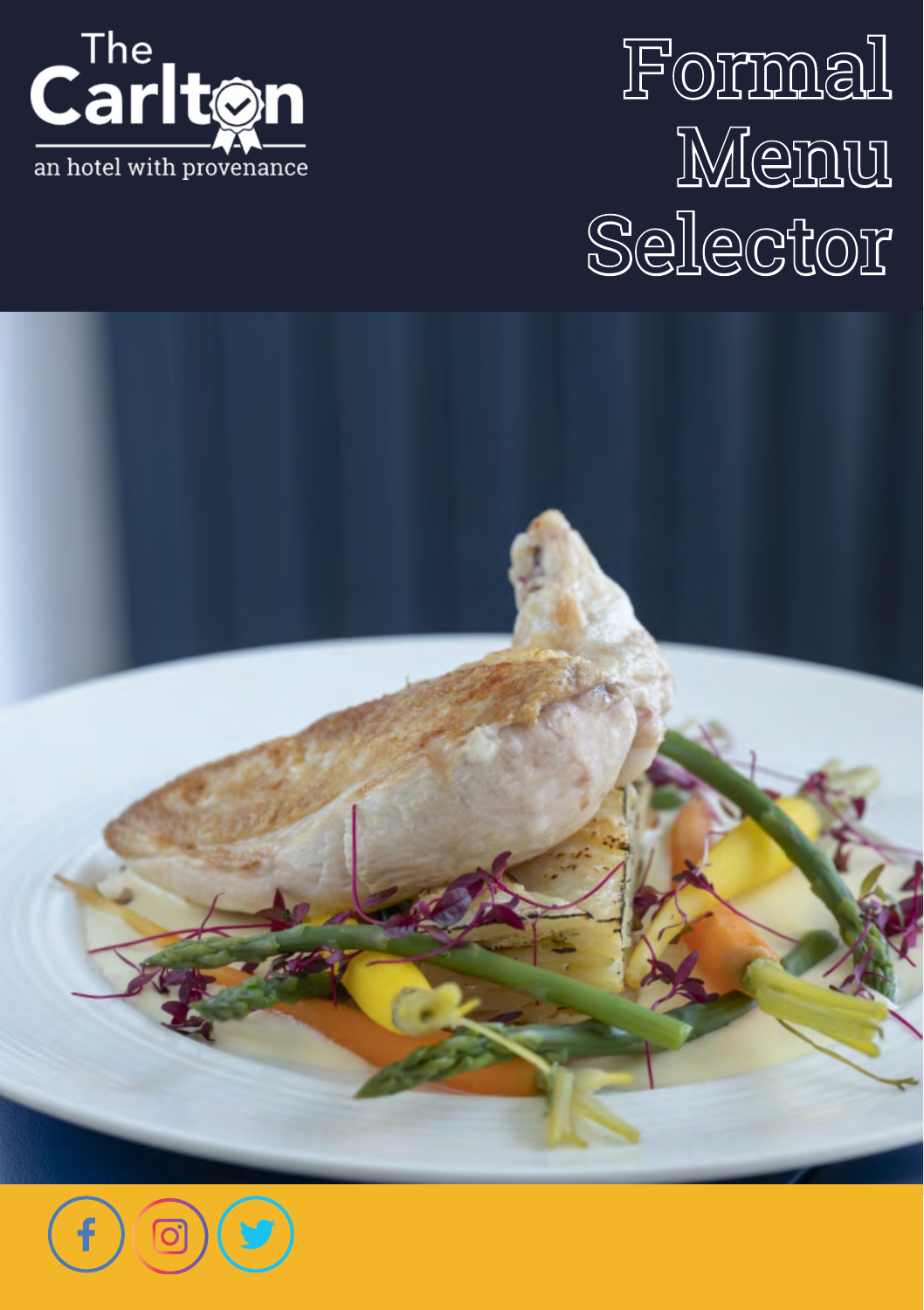Potato & leek soup, ciabatta bread, V, ?GF Smooth chicken liver parfait, apple & sultana chutney, ?GF Melon, berry & blood orange sorbet, VG, GF

\* \* \*

Pan fried breast of chicken, mushroom sauce, pomme puree, market vegetables, GF

Grilled plaice fillet, lemon & herb butter, colcannon mash, green beans, GF

Garden pea, fresh mint risotto, V, ?VG, GF

\* \* \*

Chocolate brownie, Devon cream & orange sauce, V

Fresh fruit salad, VG, GF

Ice creams, V, ?VG, GF

\* \* \*

Filter coffee or tea, mints

? can be | VG vegan diet | V vegetarian diet | GF gluten free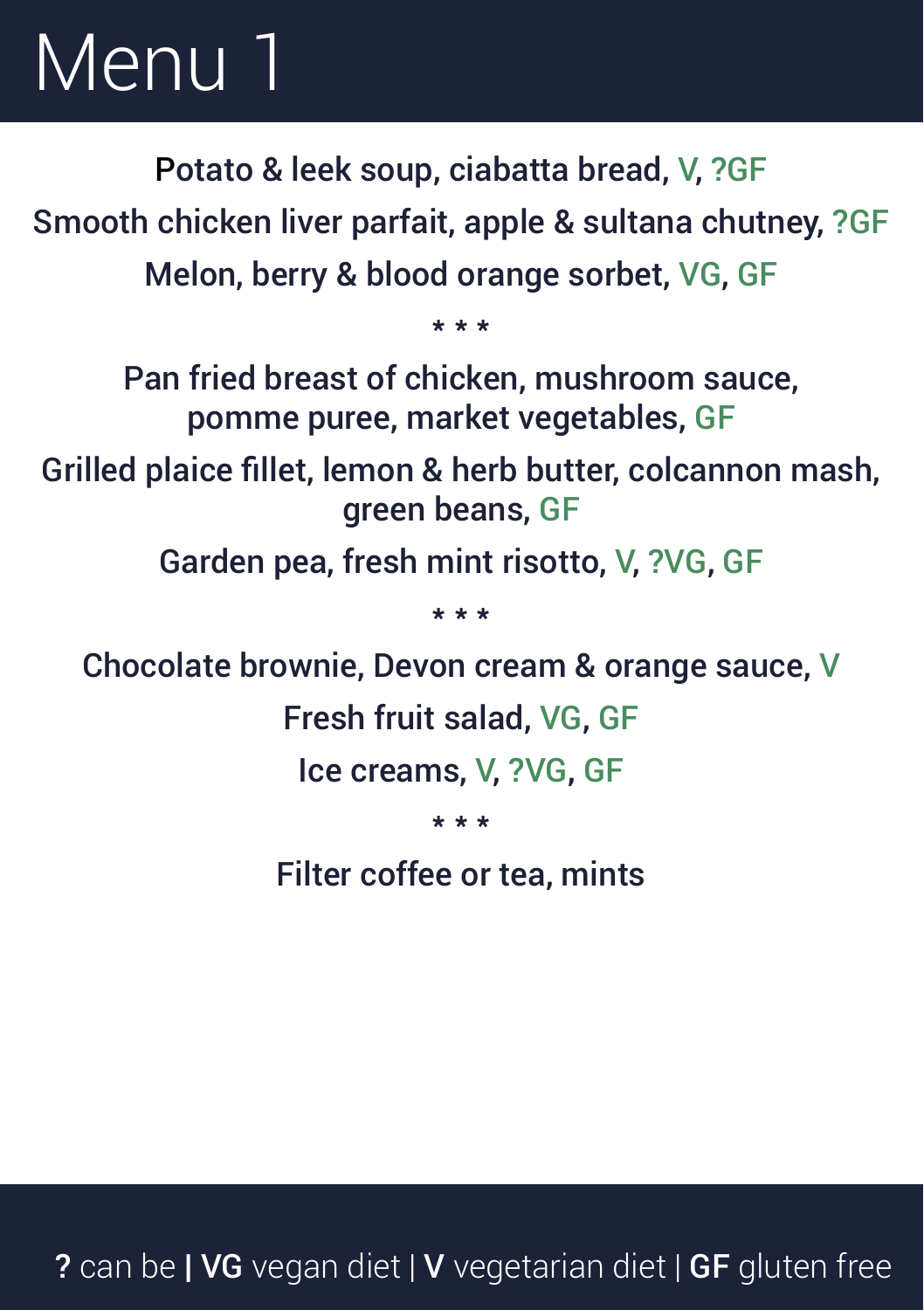Pea & mint soup, seeded bread roll, V, ?VG, ?GF Game terrine, pear & prune chutney, ?GF Baked chicken & ham pancake, cheddar & cream gratin Sliced Galia melon & Parma ham, ?VG, GF \* \* \* Barbary duck supreme, peppercorn sauce, parsley mash, roast vine tomatoes, GF Lemon sole, wilted spinach, butter hollandaise & crushed baby mids, GF Rump of Devon lamb, redcurrant jus, boulangere potatoes, GF Barley & mushroom Shepherd Pie, ?VG \* \* \* Lemon duo (tart & posset) Orange & lime cheesecake, GF Sticky toffee pudding, vanilla ice cream, ?VG Ice creams, V, ?VG, GF \* \* \*

Filter coffee or tea, truffles

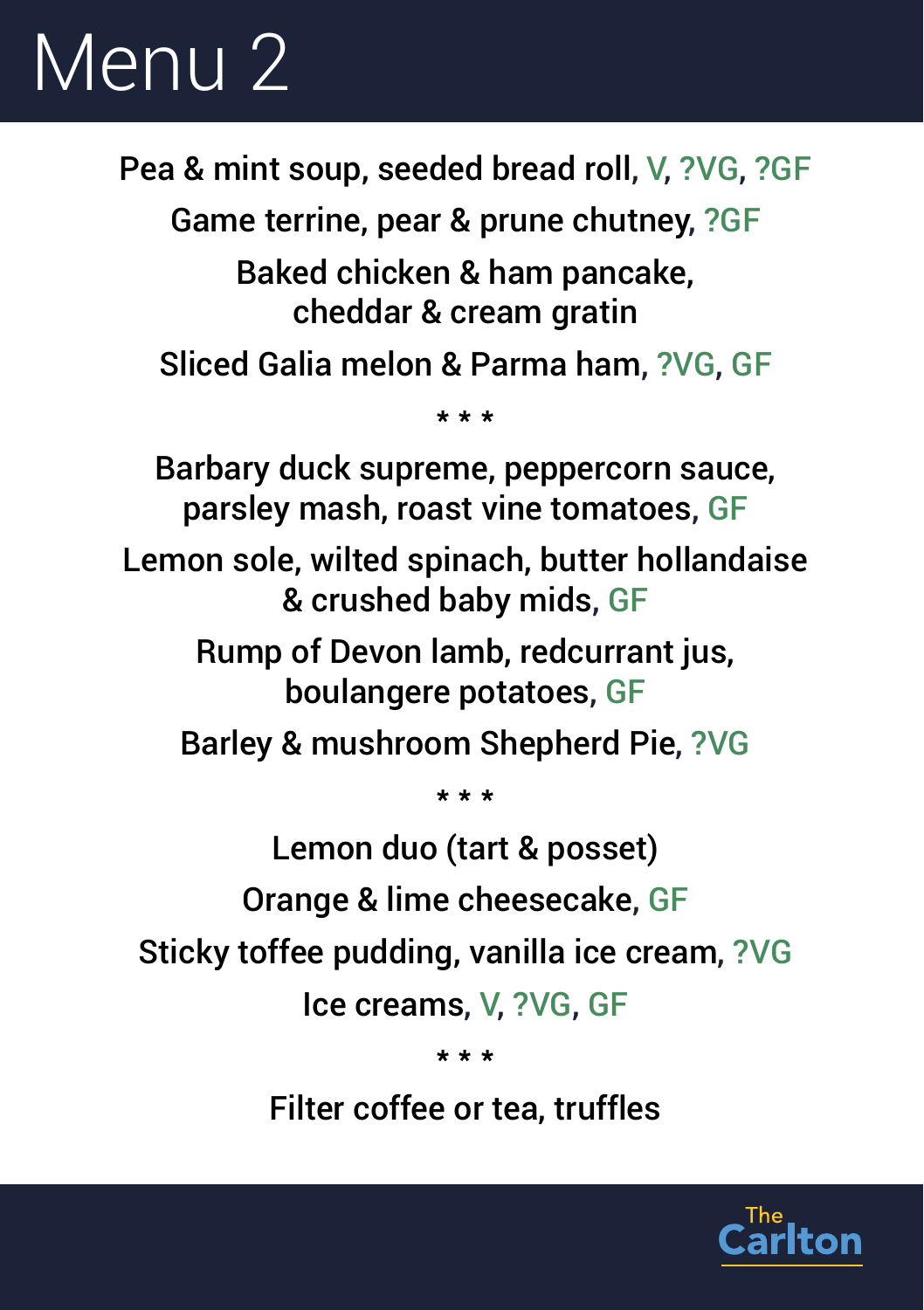Mushroom soup, chive snips, V, ?VG, ?GF Mozzarella, avocado, tomato & basil salad, V, ?VG, GF Prawn cocktail, thick brown bread, lemon, ?GF

\* \* \*

Corn fed chicken supreme, ratatouille of summer vegetables, herbed parmentier potatoes, GF Roast cod loin, tomato & chorizo broth, crushed new potatoes Tagine of Moroccan vegetables, lemon cous cous, char grilled cauliflower, VG, ?GF \* \* \*

Chocolate tart, candied orange, orange curd, V Pavlova, Cheddar strawberries & raspberry, V, ?VG, GF Brownie bite sundae, V

\* \* \*

Filter coffee or tea, chocolate slims